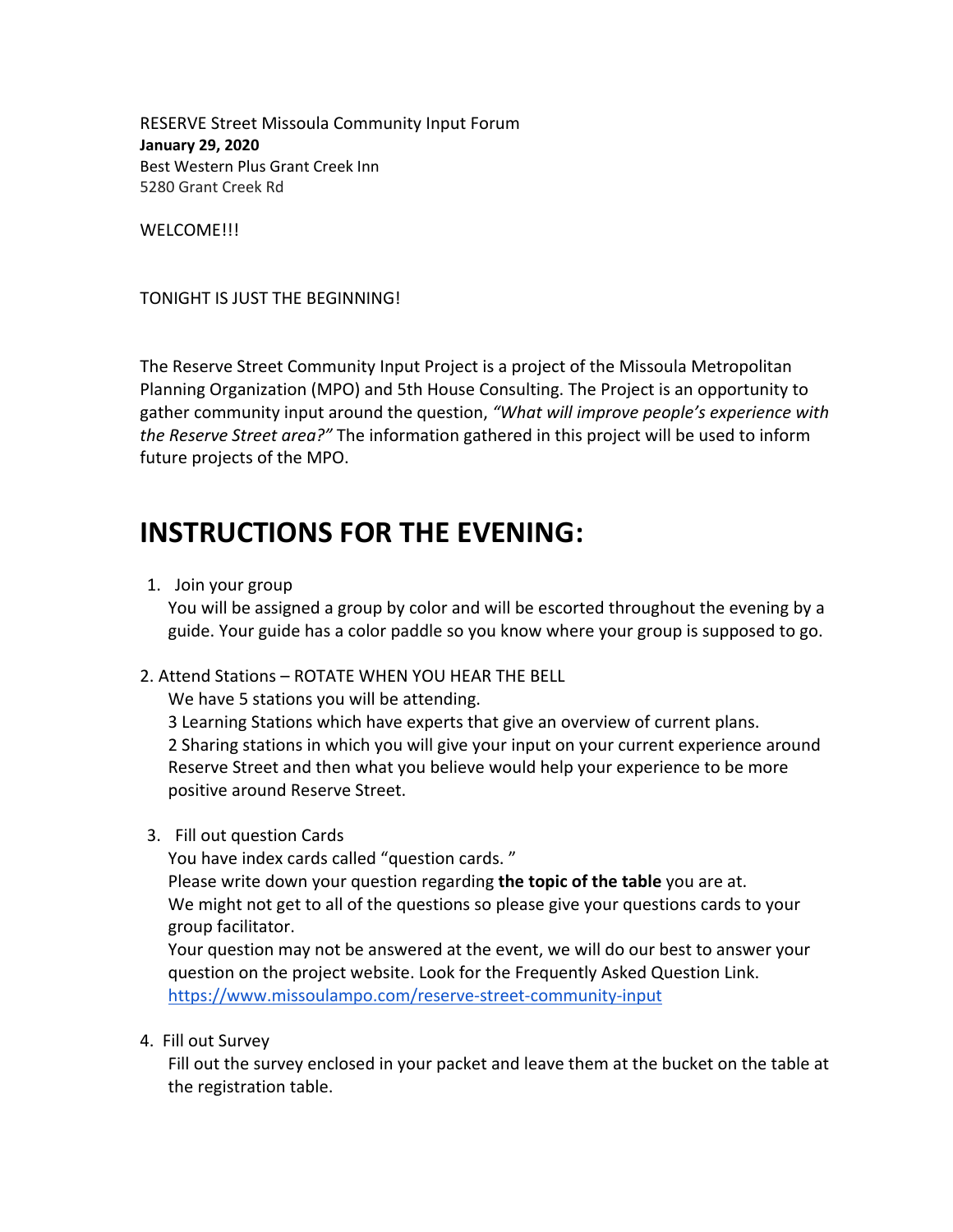## **TIMETABLE FOR THE EVENING**

- 5:45pm Registration
- 6:00 Introduction to Event *Rachel Gooen, Lead Facilitator and Aaron Wilson, Transportation Planning Manager*

#### **Rotation Timing**

- $6:15$ 1<sup>st</sup> Station
- $6:35$ 2<sup>nd</sup> Station
- $6:55$ 3<sup>rd</sup> Station
- $7:15$ 4<sup>th</sup> Station
- $7:35$ 5<sup>th</sup> Station
- 7:55 Closure *Rachel Gooen, Aaron Wilson*

#### **DESCRIPTIONS OF LEARNING STATIONS AND SHARING STATIONS**

#### LEARNING STATIONS:

How is Missoula approaching transportation safety on Reserve Street

#### *Expert*: David Gray

*Description*: Safety is one of the most important issues or needs that the City, County, State DOT, and Metropolitan Planning Organization are committed to addressing. Transportation safety can impact frequency as well as severity of crashes, for people of all ages, mobility, and economic status. Crashes can result in significant individual and community impacts on health, social and economic costs. In order to address this issue, the MPO has a communitywide Transportation Safety Plan that will lead us to effective, efficient solutions. Within that plan, there are three primary emphasis areas based on a comprehensive analysis of 10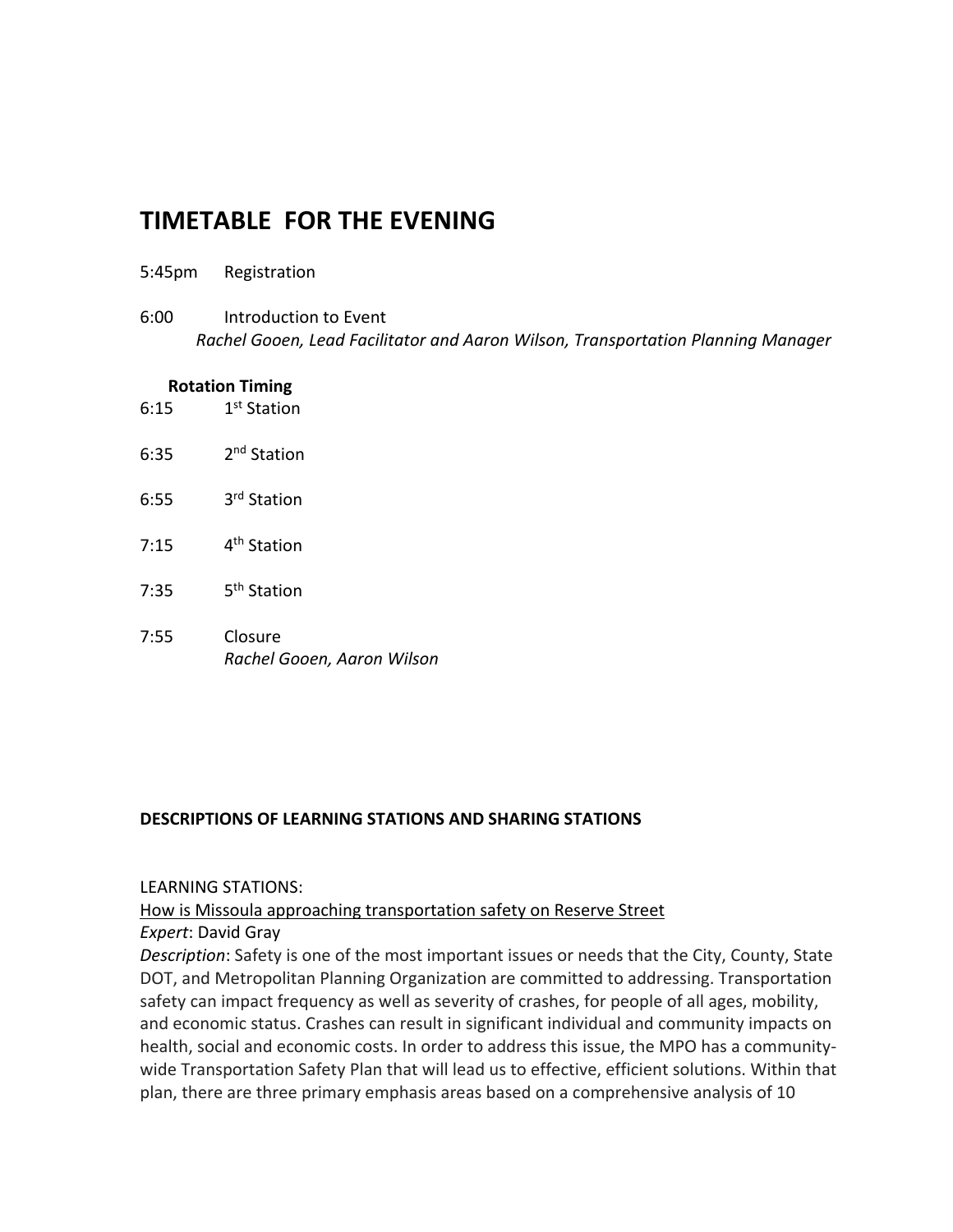years of crash data. Reserve Street is a state highway that accommodates a high level of pass-through and external to retail vehicle trips. The sheer volume of traffic on Reserve Street increases the probability of crashes occurring. However, there may be countermeasures that could be implemented to reduce crash severity. Based on the analysis in the safety plan, staff look for the most cost-effective solutions to known safety issues. The safety session will give an overview of how staff are looking to improve Reserve Street traffic safety through this strategic approach.

#### Plans for Reserve Street

### *Expert*: Aaron Wilson

*Description*: Land use and transportation connections are essential ingredients for understanding and solving the problems related to future growth pressure. Planning for growth means identifying development locations and patterns that support a compact, walkable, and connected urban environment. Establishing the land use and transportation systems necessary for multi-modal travel will be vital for accommodating new residents and the trips they will need to take for jobs, services and recreation. In Missoula, the foundation for both land use and transportation planning is underway, as detailed in the list of planning projects below. Reserve Street is a key component of many of these plans, and remains a central focus of all City, County and MPO planning processes.

In order to accomplish our ambitious goals, we must be strategic as a community in how we invest scarce transportation dollars. We must recognize that we cannot build our way out of congestion simply by widening streets and increasing speeds. There is a better, more efficient approach, as outlined in the LRTP and the City and County Growth Policies, that envisions compact, mixed-use development served by multi-modal transportation facilities that are accessible by all ages and all abilities. Reserve Street will be one of many key corridors to achieving that future.

#### Land Use and Traffic

### *Expert*: Andrew Hagemaier

*Description*: There is a lack of general understanding of the relationship between development patterns and congestion. Certain types of development patterns are much more likely to result in congestion than others. The development patterns along Reserve Street are among the most auto-centric development patterns in the city. As long as the development pattern along Reserve Street favors the automobile, congestion will be a problem. Small changes to infrastructure can help with safety, but any investment to the roadway to alleviate congestion will yield very little in return. But, changes throughout the city that favor walkability, biking and transit will help alleviate congestion community wide.

#### **SHARING Stations**